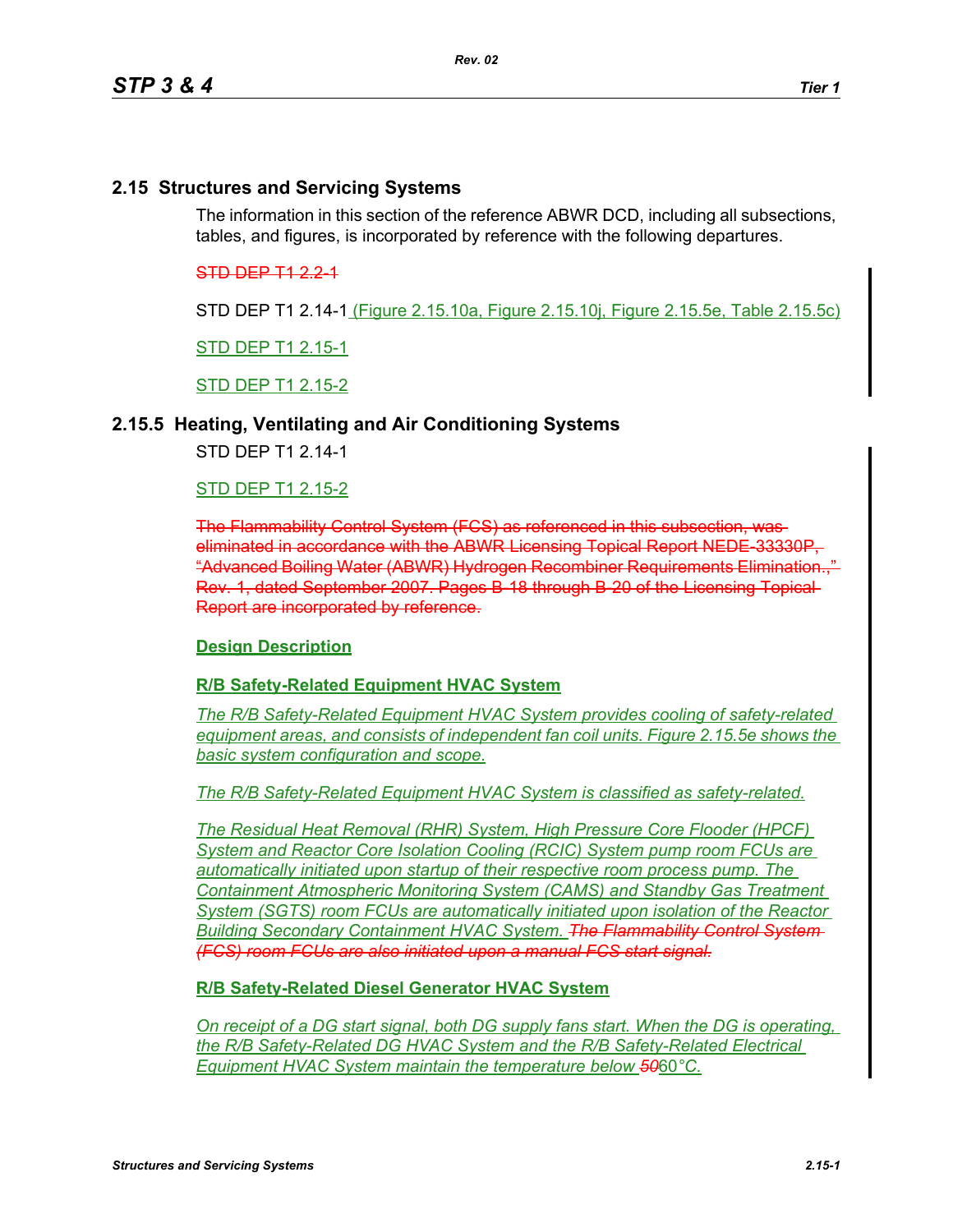# **2.15.11 Turbine Building**

STD DEP T1 2.2-1

## STD DEP T1 2.4-2

*The Turbine Building (T/B) includes the electrical building and houses the main turbine generator and other power conversion cycle equipment and auxiliaries. The T/B is located adjacent to the safety-related Seismic Category 1 Control Building. With the exception of instrumentation associated with monitoring of condenser pressure, turbine first stage pressure, turbine control valve oil pressure and stop valve position,*  and electrical switchgear and trip breakers for the condensate pumps, *there is no safety-related equipment in the T/B. The electrical building houses various plant support systems and equipment such as nondivisional switchgear and chillers.*

# **2.15.13 Radwaste Building**

STD DEP T1 2.15-1

*The external walls of the RW/B below grade and the basemat are classified as Seismic Category I. The exterior walls above grade, the floor slabs, the interior columns, and the roof are classified as non seismic.*

*The external walls of the RW/B below grade and the basemat are designed and constructed to accommodate the dynamic and static loading conditions associated with the various loads and load combinations* as described in Regulatory Guide 1.143.*which form the structural design basis.The loads are those associated with:* 

- *(1) Natural phenomena—wind, floods, tornados, earthquakes, rain and snow.*
- *(2) Internal event—floods.*
- *(3) Normal plant operations—live loads, dead loads and temperature effects.*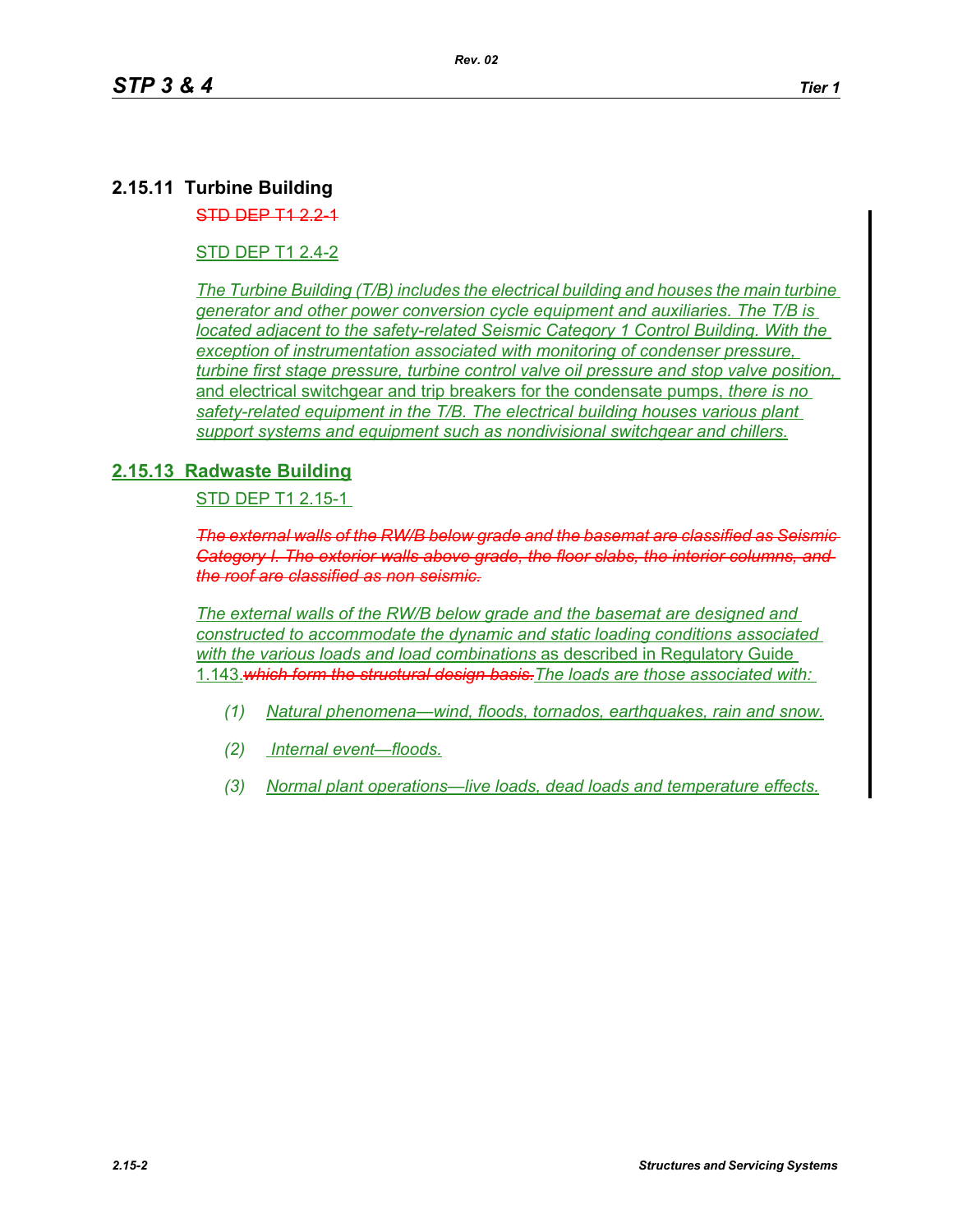| Table 2.15.5c Reactor Building Safety-Related Equipment HVAC System<br><b>Inspections, Tests, Analyses and Acceptance Criteria</b> |                                                                                                                                                       |                                                                                        |
|------------------------------------------------------------------------------------------------------------------------------------|-------------------------------------------------------------------------------------------------------------------------------------------------------|----------------------------------------------------------------------------------------|
| <b>Design Commitment</b>                                                                                                           | <b>Inspections, Tests, Analyses</b>                                                                                                                   | <b>Acceptance Criteria</b>                                                             |
| manual FCS start signal. Not used.                                                                                                 | 4. The FCS room FCUs are initiated upon a 4. Tests will be conducted on each as built FCS room<br>FCU using a simulated intitiation signal. Not used. | 4. The FCS room FCU starts upon receipt of a<br>signal indicating FCS start. Not used. |
|                                                                                                                                    |                                                                                                                                                       |                                                                                        |
|                                                                                                                                    |                                                                                                                                                       |                                                                                        |
|                                                                                                                                    |                                                                                                                                                       |                                                                                        |
|                                                                                                                                    |                                                                                                                                                       |                                                                                        |
|                                                                                                                                    |                                                                                                                                                       |                                                                                        |
|                                                                                                                                    |                                                                                                                                                       |                                                                                        |
|                                                                                                                                    |                                                                                                                                                       |                                                                                        |
|                                                                                                                                    |                                                                                                                                                       |                                                                                        |

*STP 3 & 4*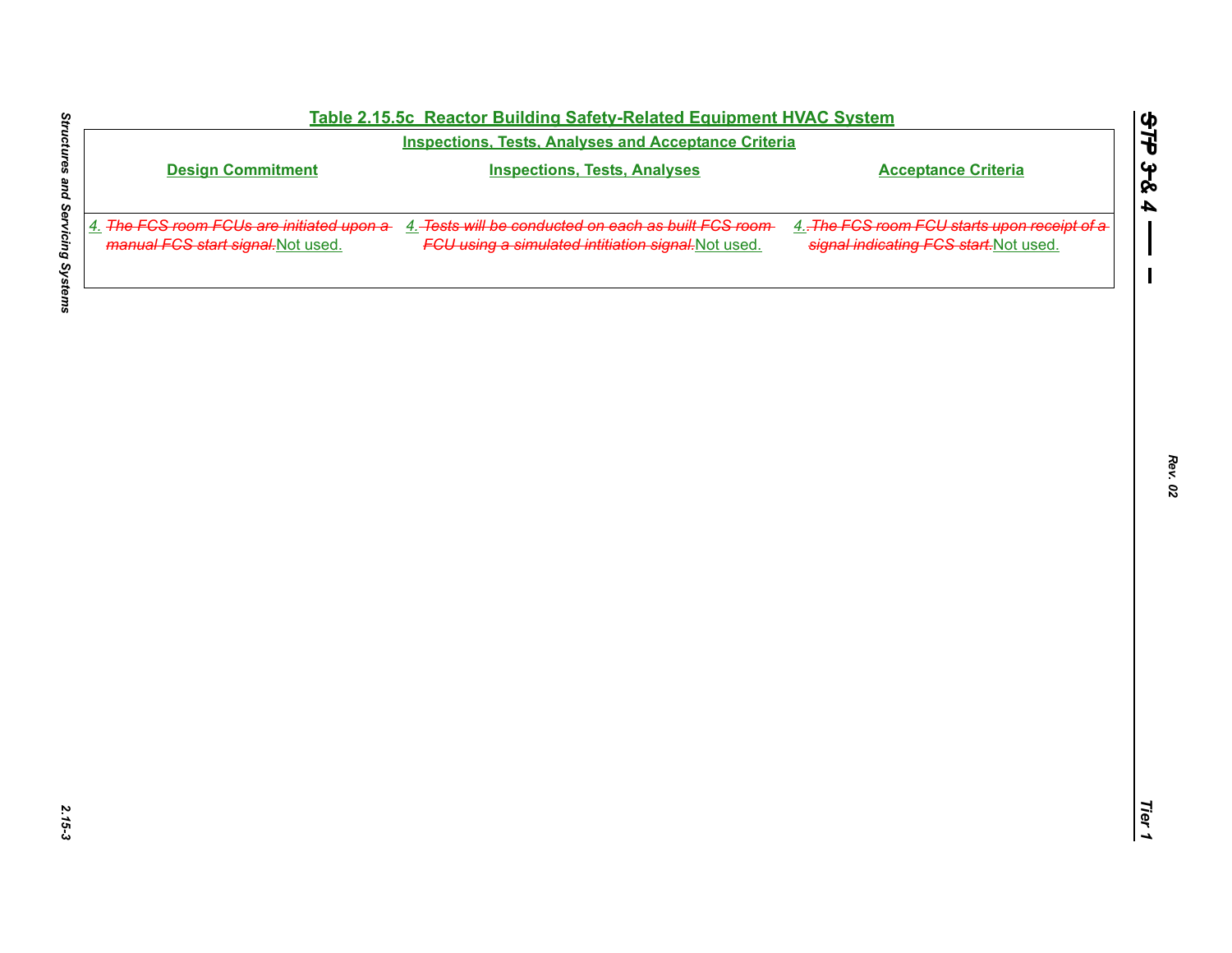

*Rev. 02*

*STP 3 & 4*

*Tier 1*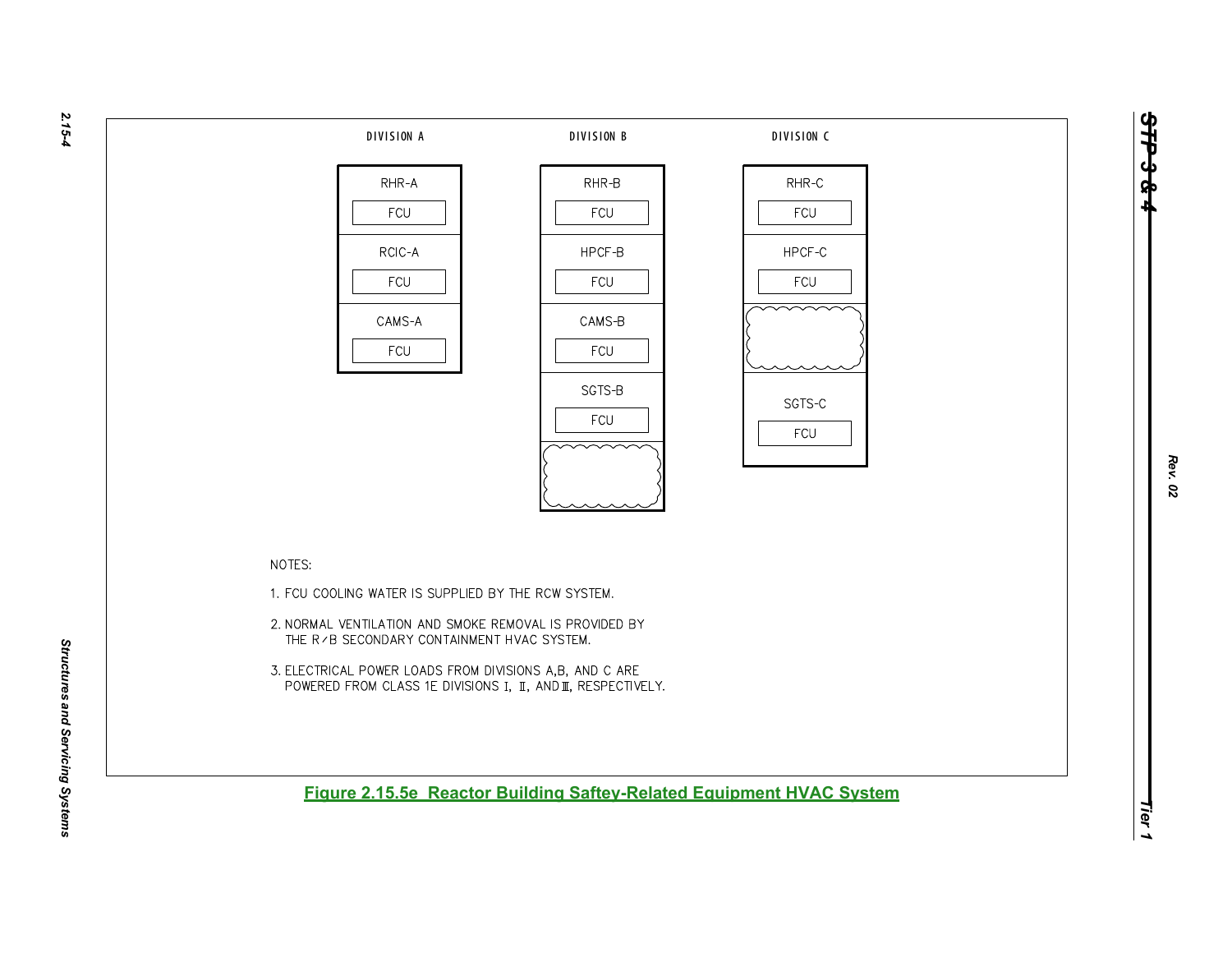

**Figure 2.15.10a Reactor Building Arrangement - Section A-A**